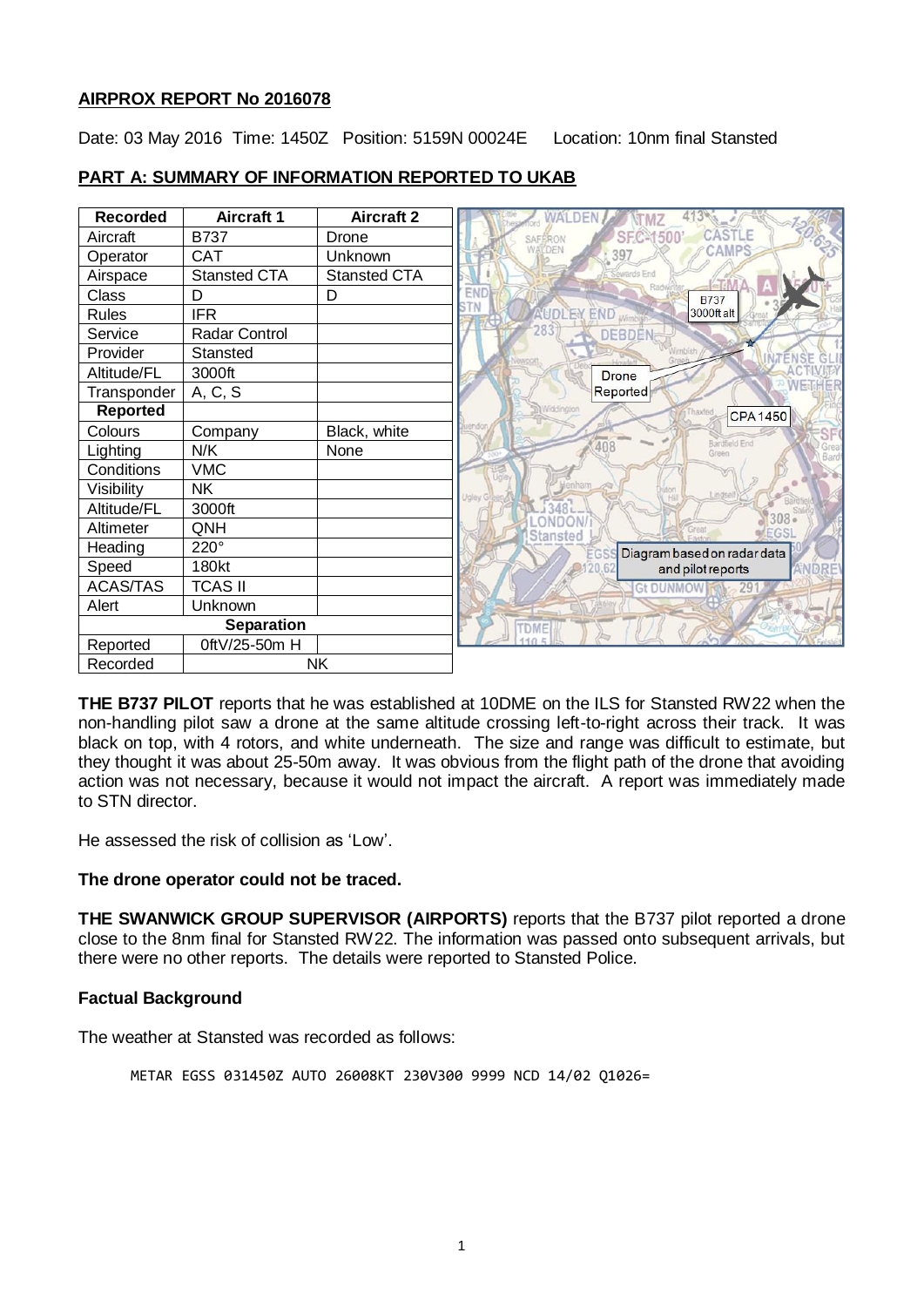# **Analysis and Investigation**

#### **UKAB Secretariat**

The Air Navigation Order 2009 (as amended), Article 138<sup>1</sup> states:

A person must not recklessly or negligently cause or permit an aircraft to endanger any person or property.

Article 166, paragraphs 2, 3 and 4 state:

(2) The person in charge of a small unmanned aircraft may only fly the aircraft if reasonably satisfied that the flight can safely be made.

(3) The person in charge of a small unmanned aircraft must maintain direct, unaided visual contact with the aircraft sufficient to monitor its flight path in relation to other aircraft, persons, vehicles, vessels and structures for the purpose of avoiding collisions.'

(4) The person in charge of a small unmanned aircraft which has a mass of more than 7kg excluding its fuel but including any articles or equipment installed in or attached to the aircraft at the commencement of its flight must not fly the aircraft

(a) in Class A, C, D or E airspace unless the permission of the appropriate air traffic control unit has been obtained;

(b) within an aerodrome traffic zone …; or

(c) at a height of more than 400 feet above the surface unless it is flying in airspace described in sub-paragraph (a) or (b) and in accordance with the requirements for that airspace.

In addition, the CAA has published guidance regarding First Person View (FPV) drone operations which limit this activity to drones of less than 3.5kg take-off mass, and to not more than 1000ft<sup>2</sup>.

# **Summary**

 $\overline{\phantom{a}}$ 

An Airprox was reported when a B737 and a drone flew into proximity at 1450 on Tuesday 3<sup>rd</sup> May 2106. The B737 pilot was operating under IFR in VMC, and in receipt of a Radar Control Service from Stansted Director. The drone operator could not be traced.

# **PART B: SUMMARY OF THE BOARD'S DISCUSSIONS**

Information available consisted of a report from the B737 pilot and radar photographs/video recordings.

The crew of the B737 reported seeing the drone at 3000ft, whilst on final approach to Stansted. The Board first noted that, as for other aviators, drone operators are fundamentally required to avoid collisions with all other aircraft. More specifically, drone flight above 400ft is prohibited in Class D airspace without the permission of the appropriate air traffic control unit and therefore the drone operator was not entitled to operate in this location.

In this incident, operating at levels of 3000ft, the drone operator would almost certainly have been operating on first-person-view (FPV), for which regulation mandates that an additional person must be used as a competent observer who must maintain direct unaided visual contact with the drone in order to monitor its flight path in relation to other aircraft. Notwithstanding, even if an observer was being used, the Board thought that they would not have been able to see the drone clearly at that

 $1$  Article 253 of the ANO details which Articles apply to small unmanned aircraft. Article 255 defines 'small unmanned aircraft'. The ANO is available to view a[t http://www.legislation.gov.uk.](http://www.legislation.gov.uk/)

<sup>&</sup>lt;sup>2</sup> ORSA No. 1108 Small Unmanned Aircraft – First Person View (FPV) Flying available at: **ORSA No 1108**.